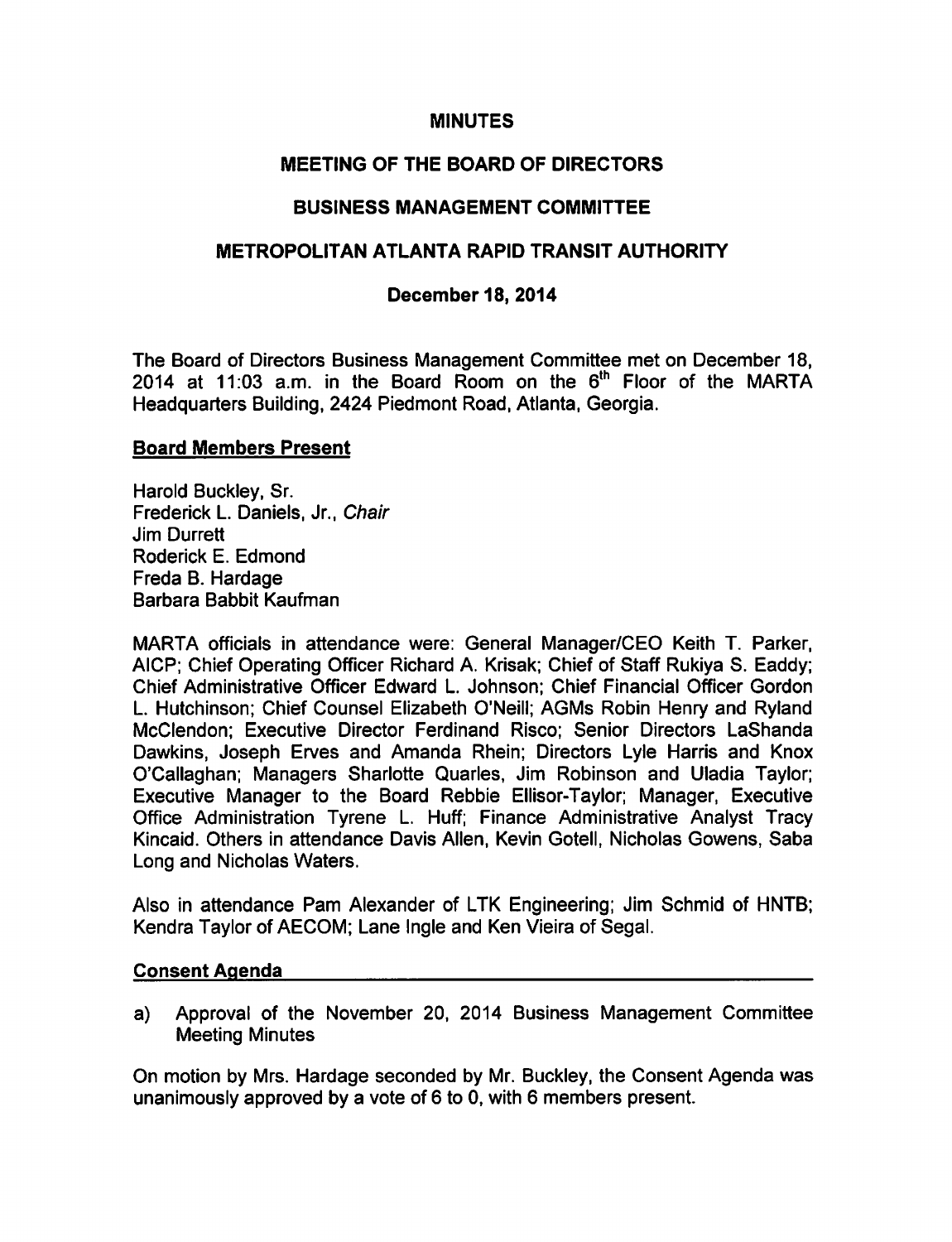Business Management Committee 12/18/14 Page 2

## Individual Agenda

## Resolution Authorizing the Execution of Subgrant and Related Project Agreements for Hammond Drive - Dunwoody Station Pedestrian Access **Improvements**

Mr. O'Callaghan and Ms. Rhein presented this resolution for Board of Directors' approval authorizing the General Manager/CEO or his delegate to execute, on behalf of MARTA, agreements with the Central (DeKalb) Perimeter Community Improvement District (PCID) and the City of Dunwoody, regarding the construction of pedestrian access improvements, including a mid-block crossing on Hammond Drive, to provide for enhanced connectivity to the MARTA Dunwoody Station.

Authorization is requested to execute both a Federal Transit Administration (FTA) Subgrant Agreement, which would pass through a maximum of \$320,000 in Federal funds to the PCID for this project, as well as a Temporary Right of Entry Agreement that would also provide for the coordination of construction activities between PCID and its contractor, MARTA and the City of Dunwoody.

On motion by Mr. Durrett seconded Mrs. Hardage, the resolution was unanimously approved by a vote of 6 to 0, with 6 members present.

#### Resolution to Authorizing the Award of Multiple Contracts for Group Health and Wellness Insurance Coverages. Contract P33463

Mrs. Dawkins presented this resolution for Board of Directors' approval authorizing the General Manager/CEO or his delegate to enter into contracts for Group Health and Wellness Insurance Coverages in a not to exceed amount of \$465,140,075.00 with the following providers:

- Cigna Medical, Prescription Drug, Flexible Spending Accounts/Health Savings Accounts, Vision and Stop Loss
- Kaiser Permanente Medical
- Delta Dental Dental  $\bullet$
- Continental American Insurance Company (CAIC) (AFLAC) Critical  $\bullet$ **Illness**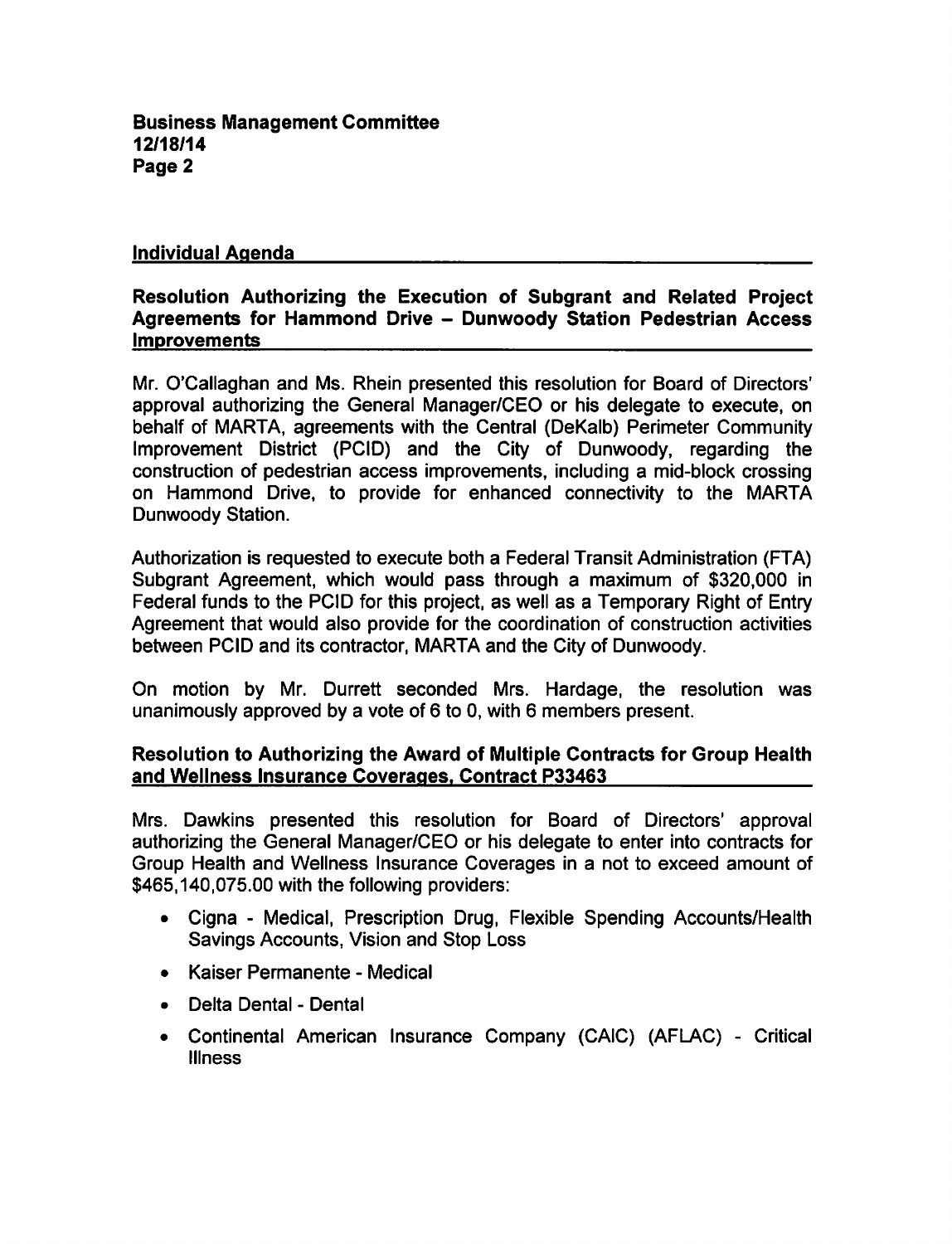Dr. Edmond asked about contractual obligations.

Mr. Parker said MARTA has increased percentages for represented employees, surcharges will be implemented for smokers and retirees will now pay for coverage. He added that the next contract will move more towards consumerdriven healthcare.

Dr. Edmond said he was satisfied with the product in terms of percentages but it still seems that MARTA costs are going up.

Mrs. Dawkins said one of the things the Authority will focus on is wellness. If MARTA can promote employee wellness and get better outcome you won't see those large numbers.

Mr. Daniels said staff capsulized a lot of information to help the Board understand. He commended staff on their efforts.

On motion by Mr. Durrett seconded Mrs. Hardage, the resolution was unanimously approved by a vote of  $6$  to 0, with  $6$  members present.

## Briefing - FY2015 October Budget Variance Analysis and Performance Indicators

Mr. Hutchinson briefed the Committee on the October 2014 Financial Highlights and KPIs.

- $\geq$  October was a very good financial month  $-$  \$3.2M surplus and \$2.9M better than budget
- $\triangleright$  Ad Valorem Tax came in strong which is offsetting the weak Sales Tax
- $\geq$  Year-to-Date performance is better than budget with a \$12.7M surplus
- $\triangleright$  Passenger Revenue is better than budget
- $\triangleright$  Healthcare is under budget
- $\geq$  Overtime continues to be a challenge
- $\triangleright$  Combined Ridership is considerably better than projection and better than prior year
- $\triangleright$  Customer Service KPI is in great shape
- $\triangleright$  Bus OTP is better than target and prior year